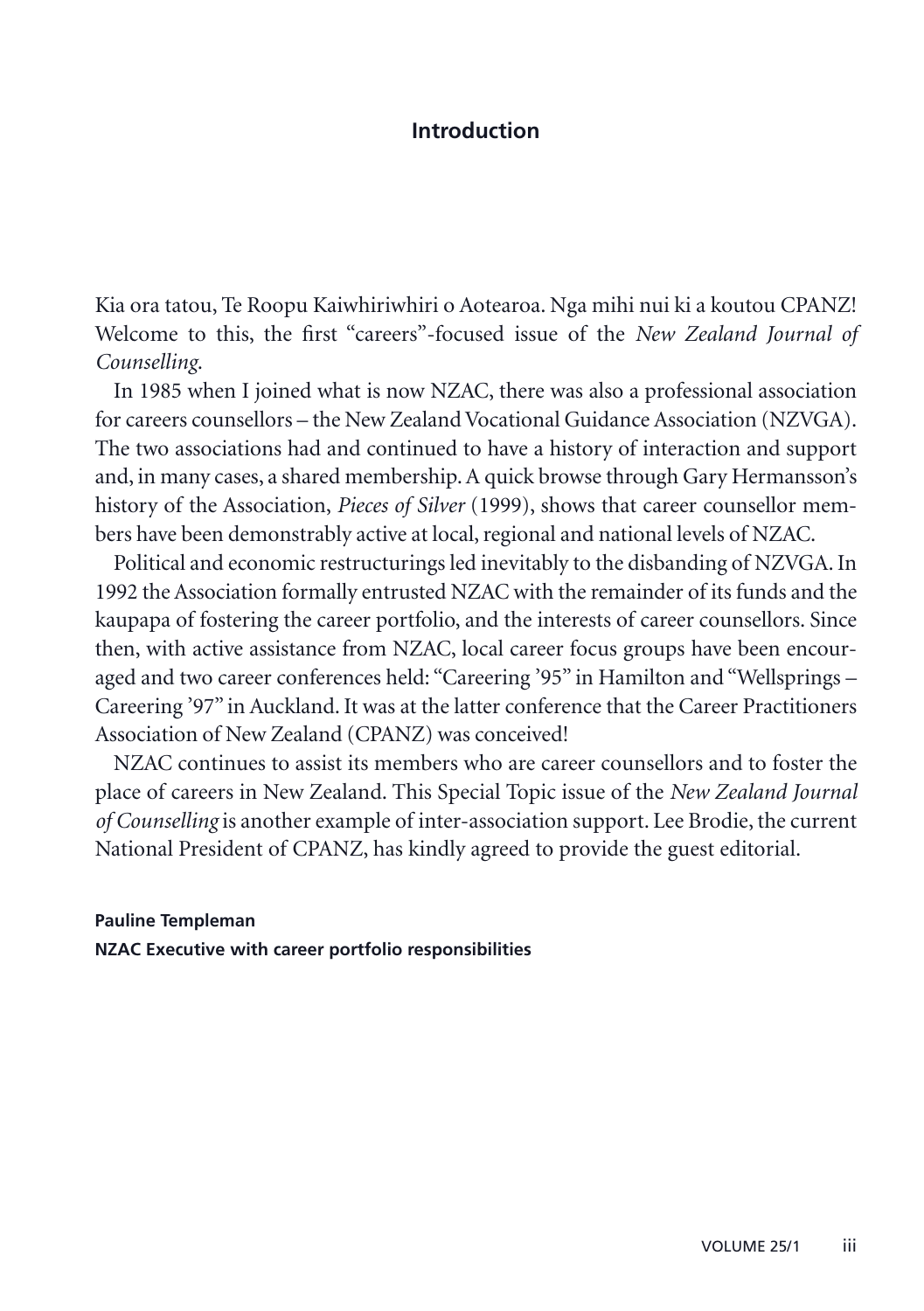## **Editorial**

I have a strong belief that the growth and development of the profession of counselling is enhanced by a co-operative rather than a competitive model. If we, as practitioners in the field of counselling regardless of our specialisation, are able to share with each other our insights and knowledge, the quality of our work with clients will be collectively improved.

This publication is a reflection of this co-operative model and I applaud NZAC for their initiative in publishing a "careers"-focused issue of the *New Zealand Journal of Counselling*.

I observe a general reluctance among skilled and experienced career practitioners to conduct and publish research. CPANZ is currently in the process of identifying those who are formally engaged in careers-related research in New Zealand, and our initial findings indicate a positive increase in the number of research projects that are in progress.

I am delighted to read the seven articles for this edition of the *Journal* as I consider them to meet two key objectives – careers-related publication and practical encouragement for practitioners to consider research.

Sue Mortlock and Fran Parkin, in their article "A Mirror? A Rainbow? A Check? A Map?", present a concept of multiple metaphors used as an integrating theme for viewing approaches to supervision for career practitioners. I was immediately inspired to consider pictures or metaphors of my own personal practice and of supervision within our profession as a whole. I agree with Sue and Fran that this article will keep the discussion of supervision for career practitioners moving forward.

In "Volunteering Overseas: A Career Episode", Sheena Hudson presents a study of New Zealand volunteer aid workers recruited by Volunteer Service Abroad. She reports on some findings of a recently completed longitudinal study of volunteers and compares them with other research related to overseas career experiences.

In the context of the globalisation of careers she explores how voluntary aid work can satisfy motivational factors such as altruism and fulfilment of lifetime dreams and how the experience can positively reflect on future career choices.

Judi H. Miller's "Building a Solution-focused Strategy into Career Counselling" offers career practitioners a strategy to use with clients that is collaborative, practical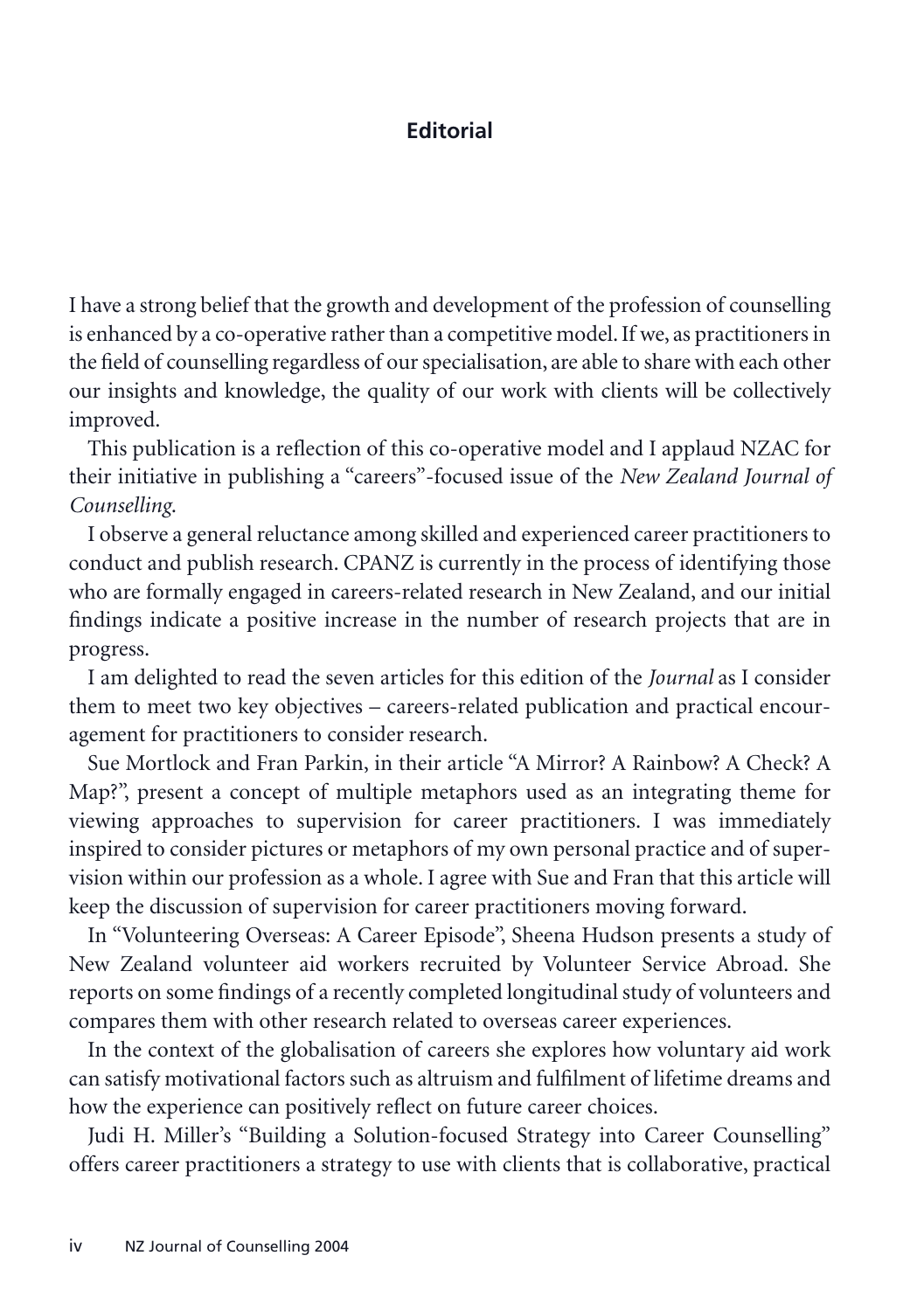and change oriented. She introduces a three-stage, solution-focused model for career counselling and suggests techniques and ways in which counsellors may use them to encourage client self-helpfulness.

Judi encourages the counsellor to stand back from their own ideas and enable the client to make sense of their own learning, knowledge, strengths and resources. She suggests that counsellors, "once freed from having to think for the client, by adopting a stance of curiosity … can replace their role as advice giver with a role of curious inquirer". Specific examples of questioning techniques and the use of the qualitative assessment instrument, the scaling question, are explored. I found the article to be a fund of questioning suggestions.

In their article, "Where Have They Gone? What Are They Doing? The Profiles and Destinations of Counselling Graduates 1997–2002", Sue Cornforth and Sue Sewell present the findings of a survey designed to examine the employment outcomes, perceptions of training and future career/life plans of counselling graduates.

They discuss the survey outcomes of the 79 respondents, of whom 14 were career counselling graduates. Their concluding comments around the current EFTS-driven, student-centred focus of tertiary education are timely. They suggest that this focus is at times at odds with the requirements of professional training guidelines, and that the management of these conflicting interests may be one of the most pressing challenges of the next decade.

In "Counselling and Counselling Psychology in New Zealand: Similarities and Differences", Robert Manthei, Peter Stanley and Kerry Gibson look at how these fields developed in New Zealand, and the pressures and challenges facing each discipline. They also explore the possible impacts on these two fields of the current legislation, the Health Practitioners Competence Assurance Act. A number of specific issues that I believe are very relevant to our profession are discussed, including how to register only safe and competent practitioners, the possibly prohibitive cost of registration, and the cost of "policing" registered or licensed members.

In his second article, "Encouraging Counsellors to Become Active Researchers and Users of Research", Robert Manthei notes that according to professional literature, counsellors around the world and in New Zealand do very little research, nor do they read to make use of research that does exist.

This view could be supported by the difficulty the editors had in attracting careerspecific articles for consideration for this *Journal* edition. Robert Manthei's practical approach, which addresses roadblocks to researching, fears about writing ability, concern about the worth or correctness of ideas, and the problem of identifying the topic to research and write about, is accurate and topical. This article makes a case for